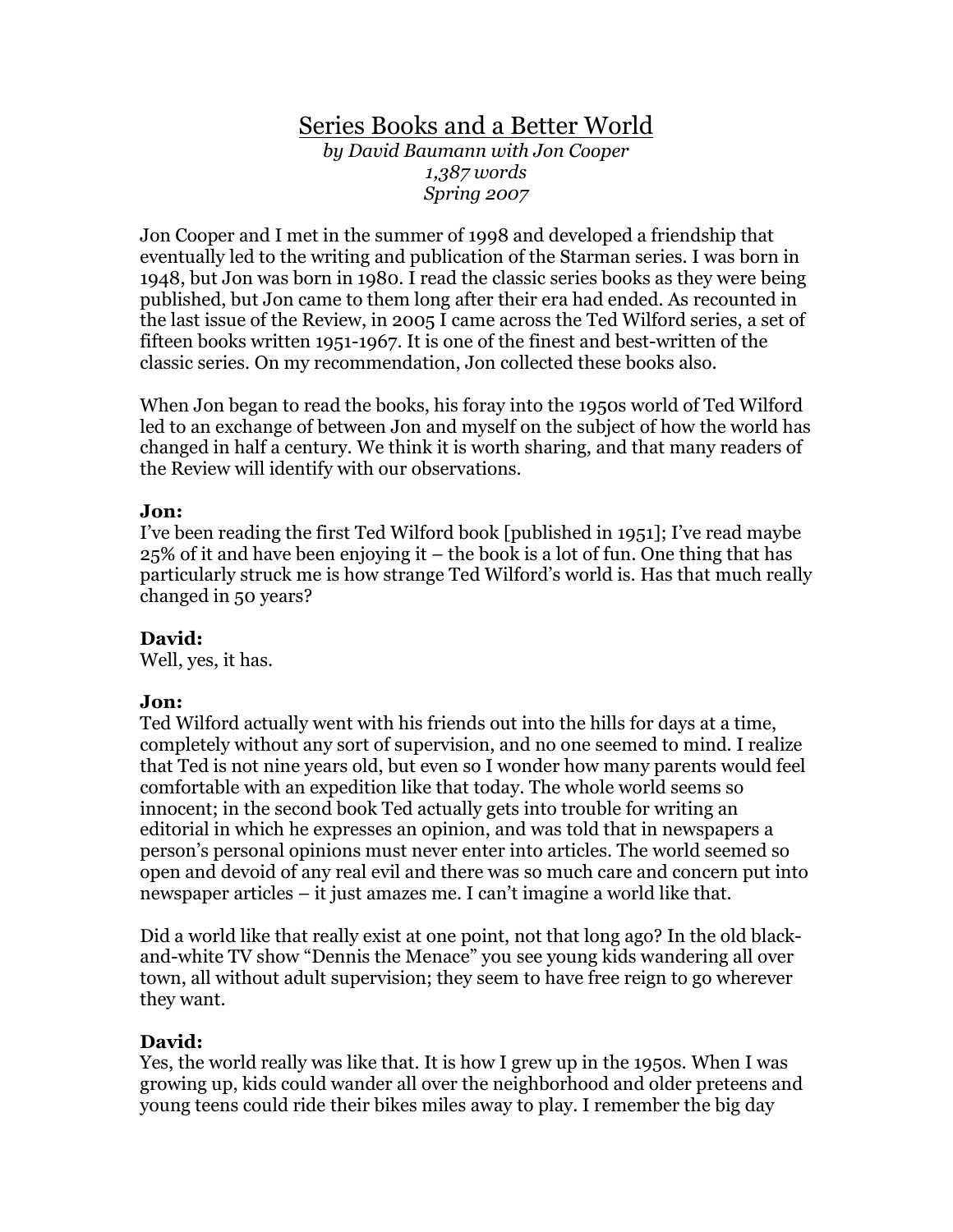when my friend, ten years old, was finally considered old enough to ride his bike without adult supervision the two miles through the shaded neighborhood to the town's main street where the shops were. I'd been allowed to do so for a year or so already.

I imagine that the way the newspaper business is presented in the Teds is somewhat idealized, but not much. I remember being taught in journalism classes in the early 1960s that one's own opinion must not influence how one reported news. The news was to contain only facts, and quotes were to be direct and accurate.

High schoolers camping for a few days on their own? Well, I never did that, but I suppose that in small towns of 3,000 population or so it could well have been common. There are many series books from that era that imply that this was commonplace. And now that I think about it, I did actually do that once or twice with friends—we went into the hills near my home and camped alone for a night or two by ourselves.

#### Jon:

If the Ted Wilford books are to be believed, the world has changed enormously since the 1950's – changed beyond recognition, really. It seemed like a nice world – not a bad place to live!

## David:

The 1950s were a great time. In a lot of ways, so were the 1960s. Things began to change, I'd say, in the mid-sixties. The series books of that era are pretty consistent in presenting the time as it was: the Rick Brants, Ken Holts, Tom Swift Jrs., Hardy Boys of the 1950s, Brains Benton, and lots of other series, do reflect the time in which they were written. Certainly there was crime and immorality, but the overwhelming aura of the culture was upright. Divorce was extremely rare. Most moms with young kids stayed at home. Television shows extolled courage, wisdom, self-sacrifice, family affection.

Of course, there was still a lot of evil in the 1950s—racial hate crimes were common in the U.S., there was political oppression and atrocity in other parts of the world, etc. Air raid sirens went off once a month, to ensure that they were in working order—the fear of nuclear war was real. There was child abuse, mostly unreported. There were drugs, no doubt. Cigarette ads were commonplace on TV. There will always be evil. It's just that for mainstream America I think it actually was a better world. I really don't think that this is just nostalgia for the "good ole days"; I think the days were really good.

#### Jon:

I think that what I like most about the Ted Wilfords is the general atmosphere of the books – the little things that tell of an era that is as alien to me as the far side of the Moon. I would dearly love to live in a world like Ted Wilford's.